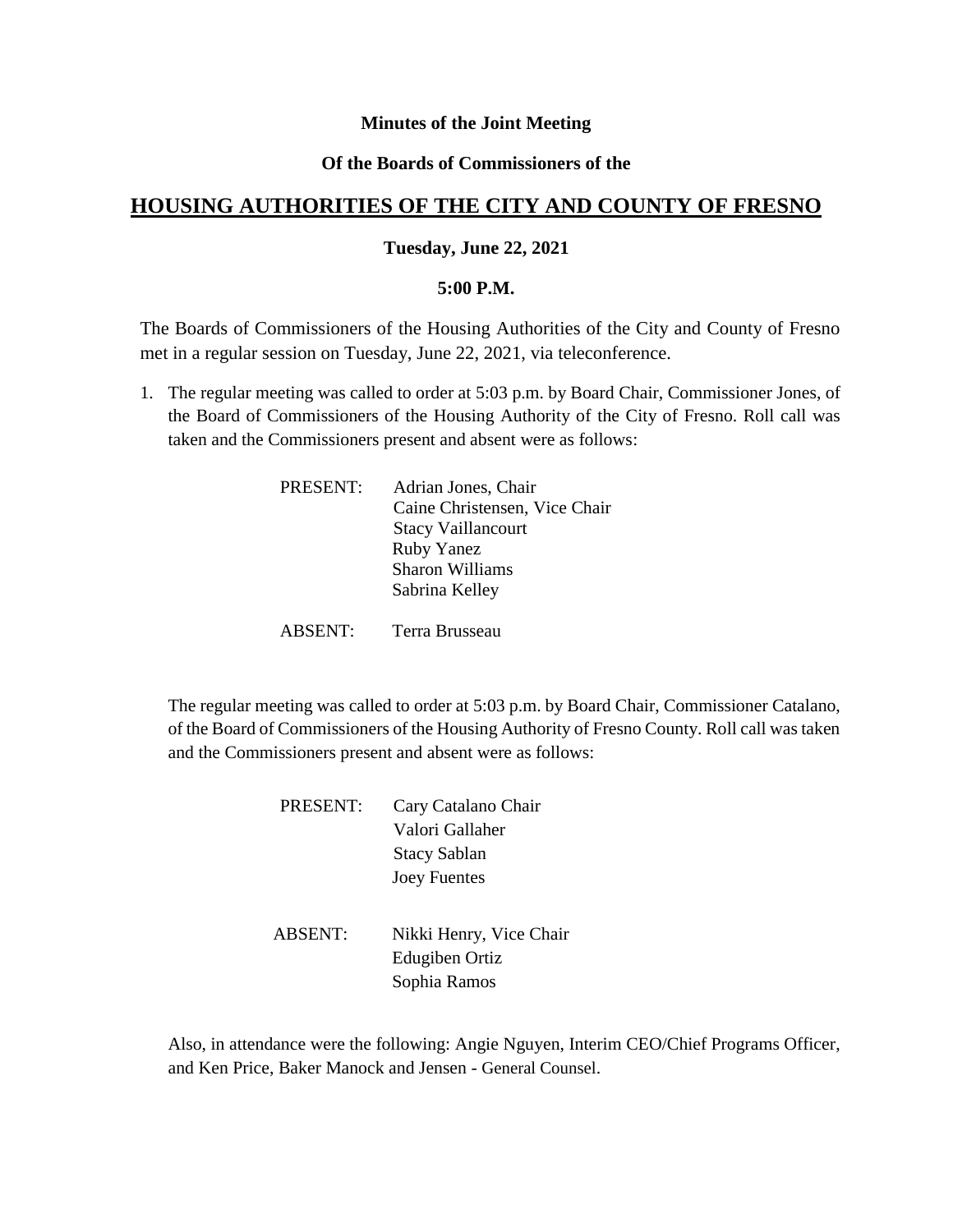# 2. APPROVAL OF AGENDA AS POSTED (OR AMENDED)

Tracewell Hanrahan, Deputy Executive Director, requested the Boards pull consent agenda items 8c, 9b, and 9c.

*COUNTY MOTION: Commissioner Sablan moved, seconded by Commissioner Fuentes, to approve the agenda as amended.*

*MOTION PASSED: 4 – 0* 

*CITY MOTION: Commissioner Vaillancourt moved, seconded by Commissioner Christensen, to approve the agenda as amended.*

*MOTION PASSED: 6 – 0* 

## 3. PUBLIC COMMENT

Terri Thacker, voucher holder, requested assistance from the Board on her voucher renewal. She emailed her Fresno Housing worker on June 15, 2021 but hasn't received a response. Her voucher expiration was on June 18, 2021. She has had difficulty finding housing since February 2021.

## 4. POTENTIAL CONFLICTS OF INTEREST

There were no potential conflicts of interest at this time.

## 5. CONSENT AGENDA

- a. Governance: Consideration of the Minutes of May 25, 2021
- b. Consideration of Contract for Grounds Maintenance Services
- c. Consideration of Renewal of the Home Tenant-Based Rental Assistance Agreement (HOME TBRA) – City of Fresno
- d. Consideration of \$500,000 Operating Grant Agreement with the County of Fresno Journey Home
- e. Consideration of Operating and Maintenance Agreements, and Funding Application Submissions – Solar on Multi-family Affordable Housing (SOMAH) Program

*COUNTY MOTION: Commissioner Sablan moved, seconded by Commissioner Gallaher, to approve the consent agenda.*

## *MOTION PASSED: 4 – 0*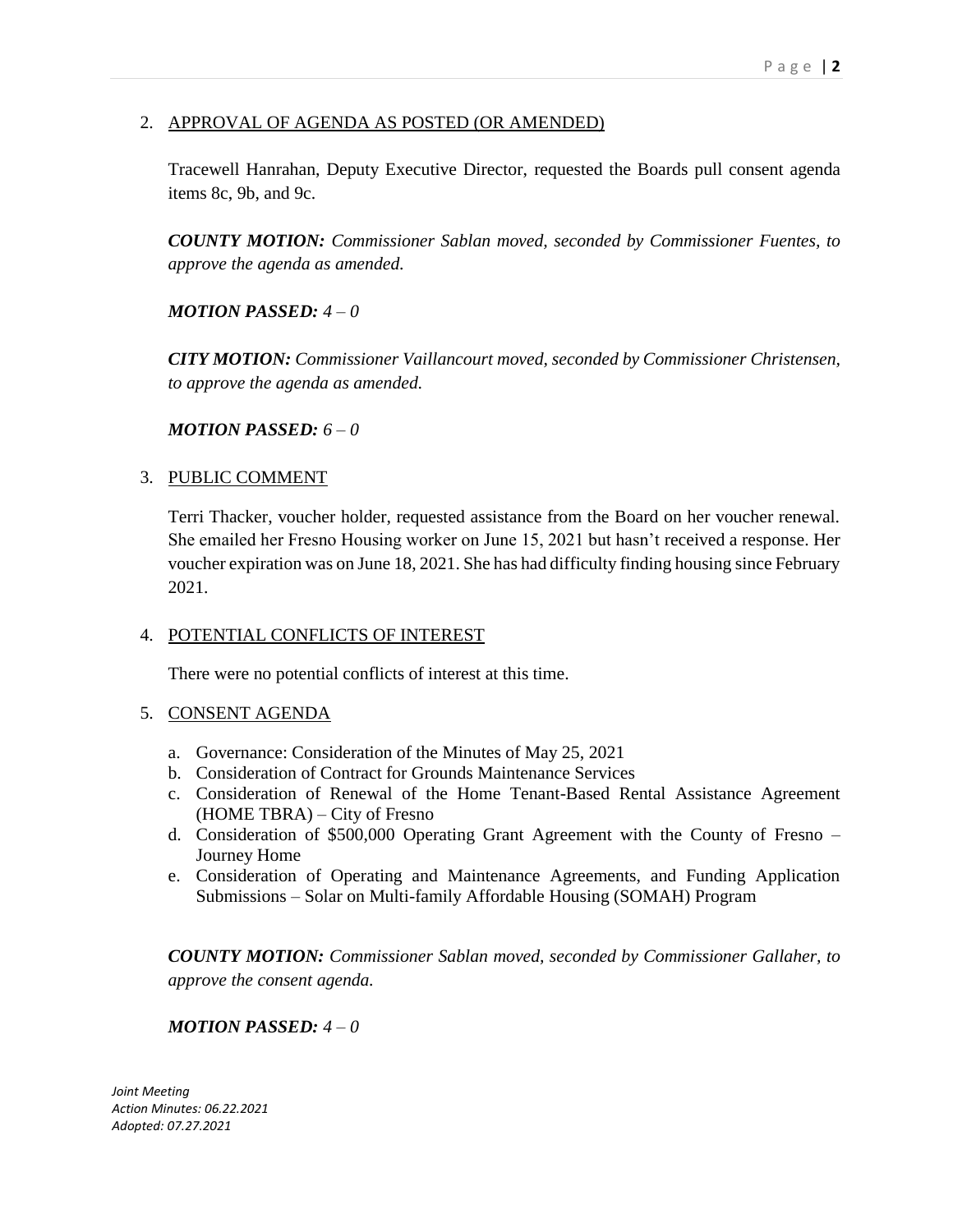*CITY MOTION: Commissioner Kelley moved, seconded by Commissioner Yanez, to approve the consent agenda.*

*MOTION PASSED: 6 – 0* 

#### 6. CLOSED SESSION

Public Comment:

Eric Payne, Executive Director at Central Valley Urban Institute, requested more information regarding the search process for the new Chief Executive Officer. The Boards made a commitment to ensure an open search process. This included agents communicating and engaging with community stakeholders. He requested more conversations to have a better understanding on the timeline of the search process.

The Boards entered closed session at 5:21 pm.

a. PUBLIC EMPLOYMENT Title: CEO

#### 7. REPORT ON CLOSED SESSION MATTER

The Board returned from closed session at 5:55 pm.

Commissioner Catalano stated there was nothing to report from closed session.

## 8. STAFF PRESENTATIONS AND DISCUSSION ITEMS

a. Overview of 2022 Annual Plans, Timeline, and Process

Angie Nguyen, Interim CEO/Chief Programs Officer, presented on this item.

b. Update on the Procurement of Property Management and Services Coordination for Transitional and Emergency Housing Properties

Tracewell Hanrahan, Deputy Executive Officer, presented on this item.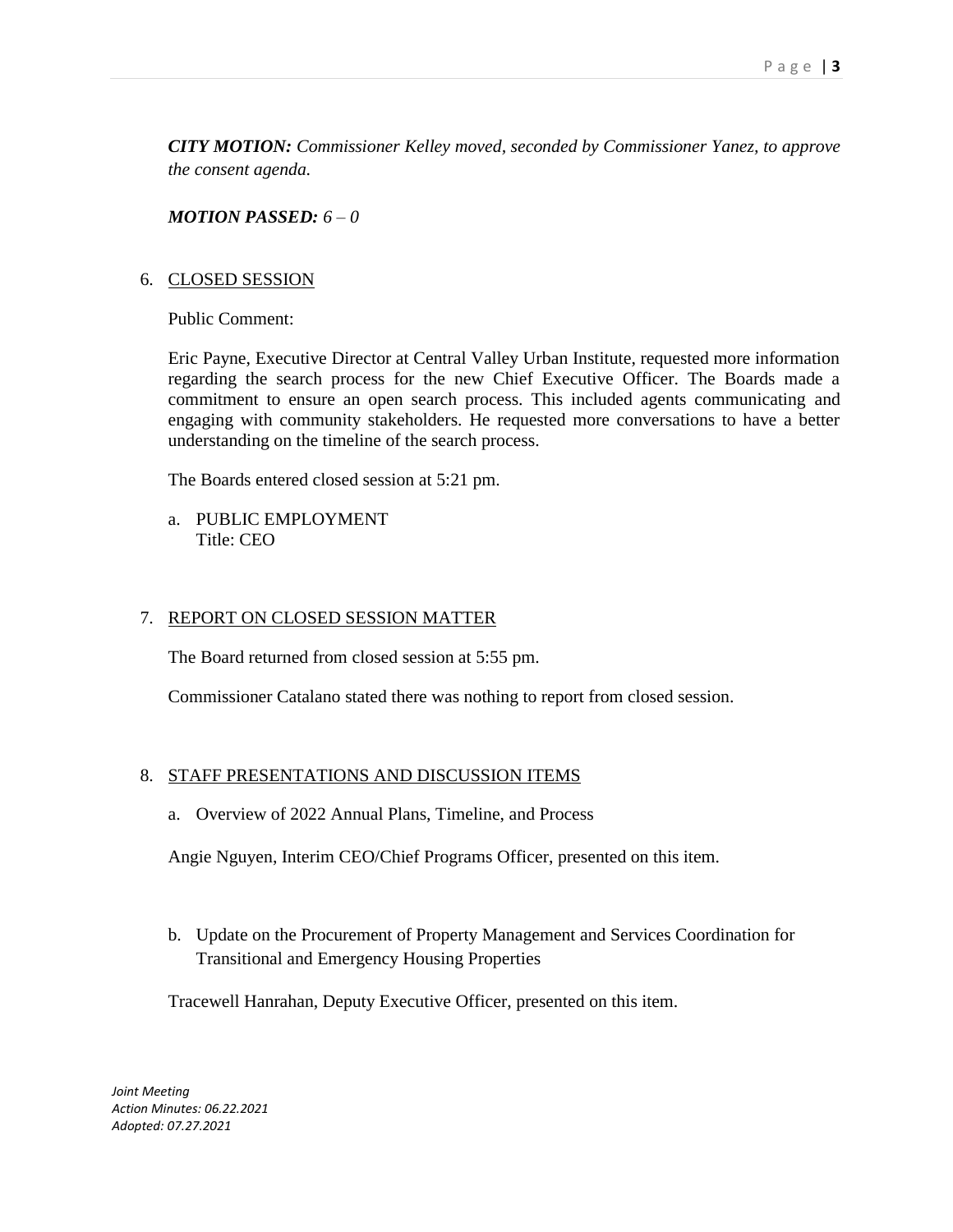c. Real Estate Development Update

Michael Duarte, Chief Real Estate Officer, presented on this item.

#### 9. ACTION

a. Consideration of Approval to Submit Funding Application Corazon del Valle Commons

Michael Duarte, Chief Real Estate Officer, presented on this item.

*COUNTY MOTION: Commissioner Fuentes moved, seconded by Commissioner Sablan to approve to submit funding application Corazon del Valle Commons.*

*MOTION PASSED:* 4 – 0

*CITY MOTION: Commissioner Vaillancourt moved, seconded by Commissioner Kelley to approve to submit funding application Corazon del Valle Commons.*

*MOTION PASSED: 6 – 0* 

b. Consideration of Rental Assistance Demonstration Conversion and Rehabilitation – Wedgewood Villas

Michael Duarte, Chief Real Estate Officer, presented on this item.

*COUNTY MOTION: Commissioner Sablan moved, seconded by Commissioner Fuentes to approve the Rental Assistance Demonstration Conversion and Rehabilitation – Wedgewood Villas.*

*MOTION PASSED: 4 – 0* 

*CITY MOTION: Commissioner Yanez moved, seconded by Commissioner Williams to approve the Rental Assistance Demonstration Conversion and Rehabilitation – Wedgewood Villas.*

#### *MOTION PASSED: 6 – 0*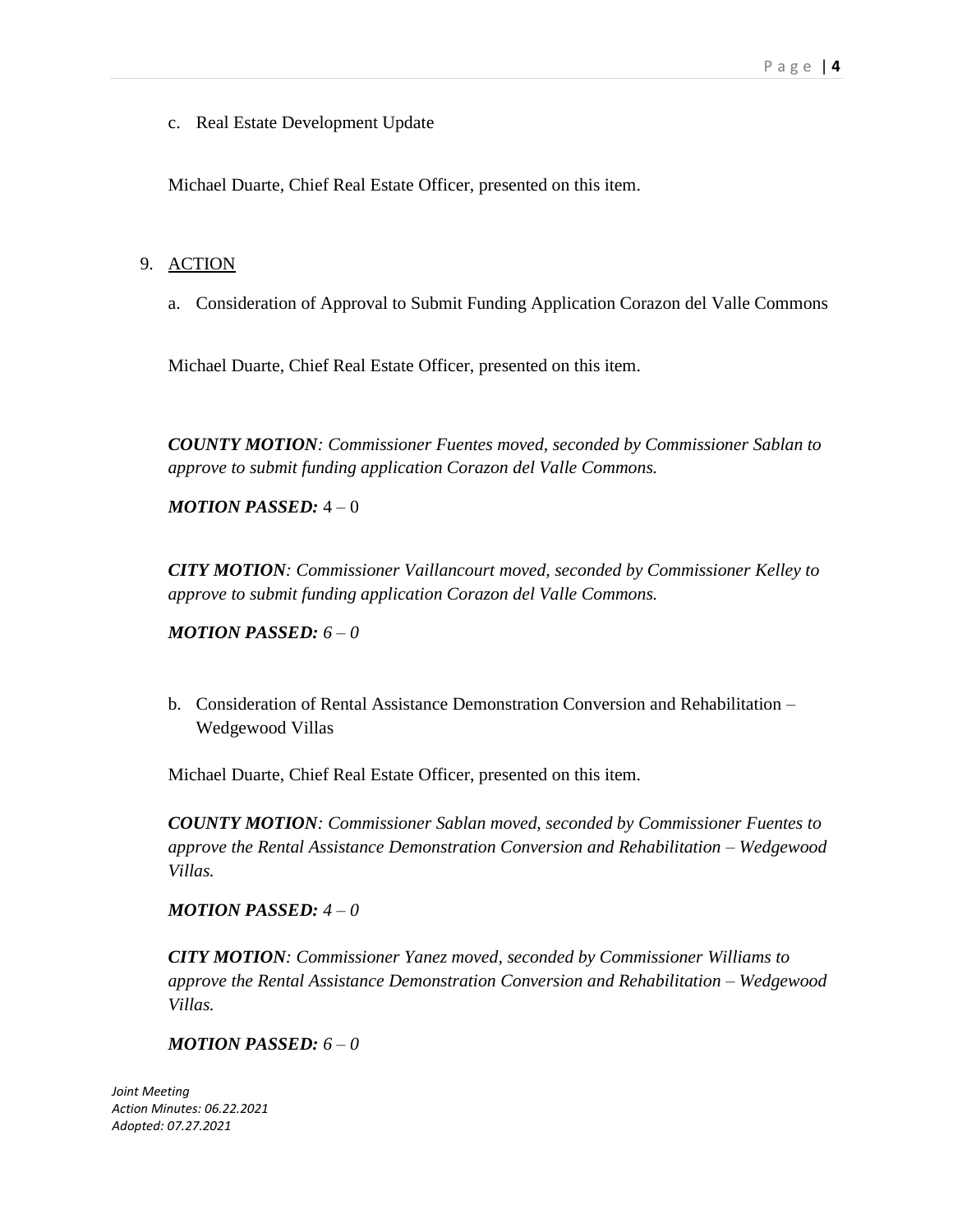# 10. GOVERNANCE

a. Commissioners' Report

Commissioner Catalano:

Reminded the Board of the Solivita Commons Grand Opening happening on June 29, 2021 at 10:00 am.

Commissioner Yanez:

- Participated in Fresno Housing's Resident Survey Event at Fairview on June 21, 2021.
- b. Executive Director's Report
- Community meeting in the Avalon Commons Neighborhood was held on June 3, 2021.
- Solivita Commons' grand opening will take place on June 29, 2021 at 10:00 am.
- The Board Retreat is confirmed for October 15, 2021.
- Tiffany Mangum, Executive Operations Manager, has created a doodle link for the July DEI workshop.
- In August, there will be a board workshop focusing on Real Estate Development.
- In September, there will be a board workshop focusing on Resident Empowerment.
- Fresno Housing is a sponsor for the State of the City event happening Friday, June 25, 2021.
- The July 27, 2021 Joint Board meeting will be a hybrid meeting.
- The Esperanza Commons Award Letter was presented to Fresno housing on Friday, June 18, 2021.
- New Hires
	- o Jeff Cardell, Director of Human Resources

## Public Comment:

Eric Payne, Executive Director at Central Valley Urban Institute, shared his excitement on the new funding that the City of Fresno will provide to Fresno Housing for affordable housing. He is excited about the new resources that the City of Fresno will make available. The Central Valley Urban Institute held their first black male youth submit on Friday, June 18, 2021. There were several public housing and HCV holder families that participated in the summit. The summit included panelists that talked about home ownership, entrepuership, and public service. Because of their sponsors, the event was free to all youth that participated. Their op-ed piece, regarding the impacts of segregation and community redlining, was printed on CalMatters. He hoped the Agency will stay engaged in these conversations and provide feedback to this document.